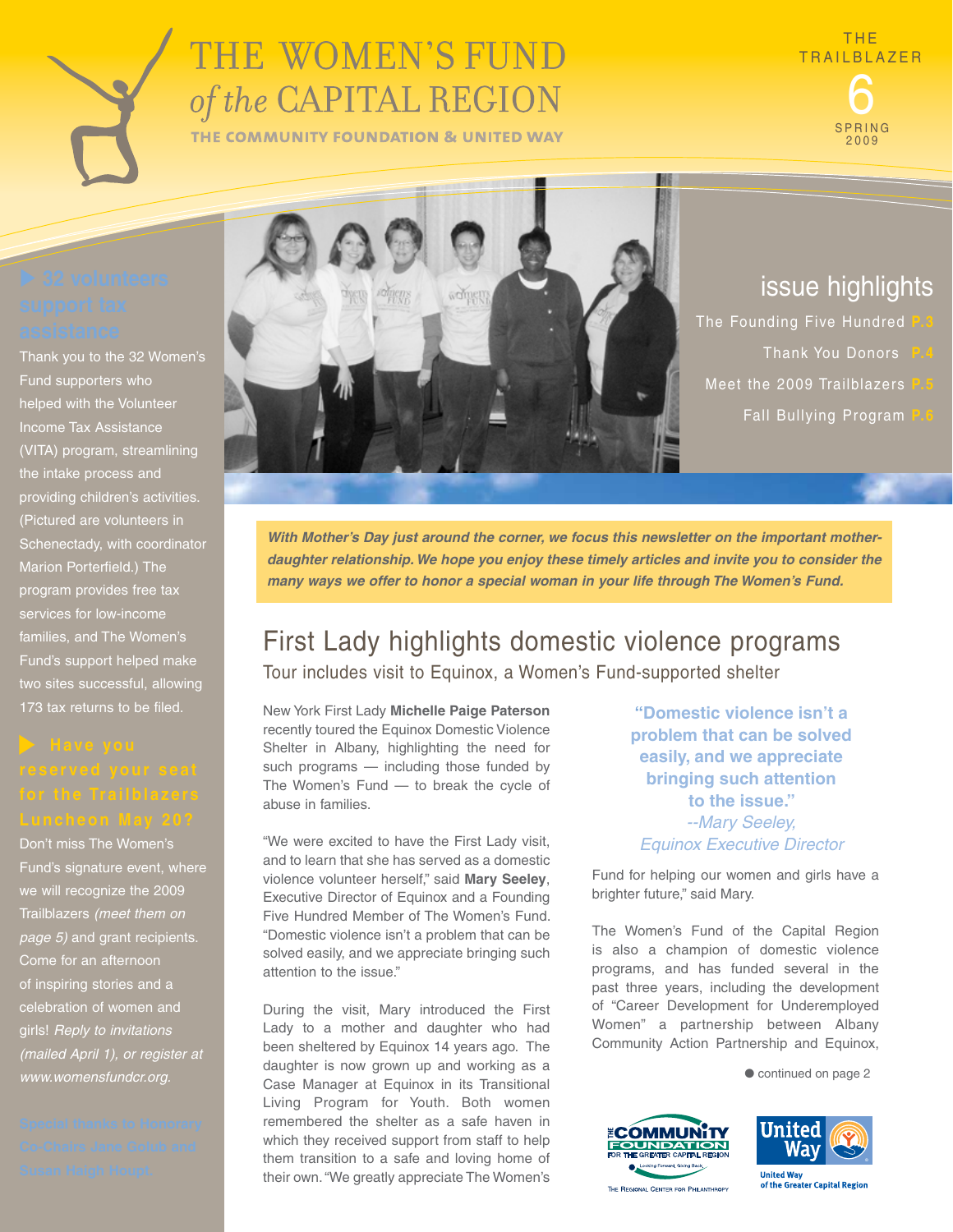### Walk with The Women's Fund on Saturday, May 30

Join other Women's Fund supporters for a day of fun, walking, and raising awareness and funds for The Women's Fund!

On Saturday, May 30, a Women's Fund team will participate in the Freihofer's Community Walk. Participants are asked to collect sponsors, or can make a personal donation if they prefer. To participate, contact Megan Allen at mallen@unitedwaygcr.org or 456-2200, ext. 126.

### "Fresh Start" donations accepted May 20

As part of the May 20 **Third Annual Trailblazers Luncheon**, The Women's Fund will again collect toiletries to help women and children served by domestic violence shelters.

The Fresh Start Project will benefit shelters in the five counties served by The Women's Fund. Items needed (new only, please; hotel and store sample sizes are welcome) include:

- shampoo
- soap
- • toothpaste

If you cannot attend May 20 but want to contribute, contact Megan Allen at mallen@unitedwaygcr.org or 456-2200, ext. 126.

## Can we tell your group a story?

The Women's Fund is always looking for groups of women to talk to. Recently Steering Member and Events Committee Chair **Alicia Lasch** (center) attended Story Sunday at The Glen Sanders Mansion, a storytelling dinner series for adults now in its tenth season, where she introduced the audience to The Women's Fund. Storytellers **Mary Murphy** (right) and Founding Five



Hundred Member **Kate Dudding** (left) then entertained the audience with stories celebrating women.

If you know of a group of women who should hear about The Women's Fund, please contact Alicia Lasch at 446-9638. Thank you also to Kate and Mary for donating their Story Sunday fees and to attendees who chose to donate to The Women's Fund.

# **The Perfect Mother's Day gift for you or another special woman**

**Looking for that perfect Mother's Day gift for Mom or another special woman in your life? Or a suggestion to others who wish to give you a gift? Celebrate with a donation to The Women's Fund of the Capital Region!**  *(Note, please let your honoree know of your gift, as acknowledgements will arrive after May 10. For donations of \$500 or more, the recipient will join the Founding Five Hundred and receive a sterling silver pin handcrafted by Michael Dunn.)*

**Or, why not treat your Mom with a ticket to the Third Annual Trailblazers Luncheon on May 20?** 

**To donate, fill out the form on page 4 or call 446-9638. To purchase luncheon tickets, visit www.womensfundcr.org or call 446-9638.** 

### *continued from page 1*

designed to help low-income women and domestic violence victims become self-supporting.

Studies have found that in families experiencing domestic violence, children are more likely to also be abused and that daughters are more likely to be victims of sexual abuse. Witnessing abuse also increases the likelihood of violent behavior in the future, particularly for boys. The shelter, safety planning, legal advocacy and counseling that domestic violence programs provide make a positive difference not only in the victim's life, but in her children's future as well.

The Women's Fund is proud to have also funded these programs to help break the intergenerational cycle of abuse: Project Hope and Power, a collaboration of Domestic violence and Rape Crisis Services of Saratoga and Soroptomists International of Saratoga County; and Project S.S.A.F.E., a partnership of Unity House, The Literacy Volunteers of Rensselaer, and Capital Communications Federal Credit Union. To find out more, click on "Grants" at www.womensfundcr.org.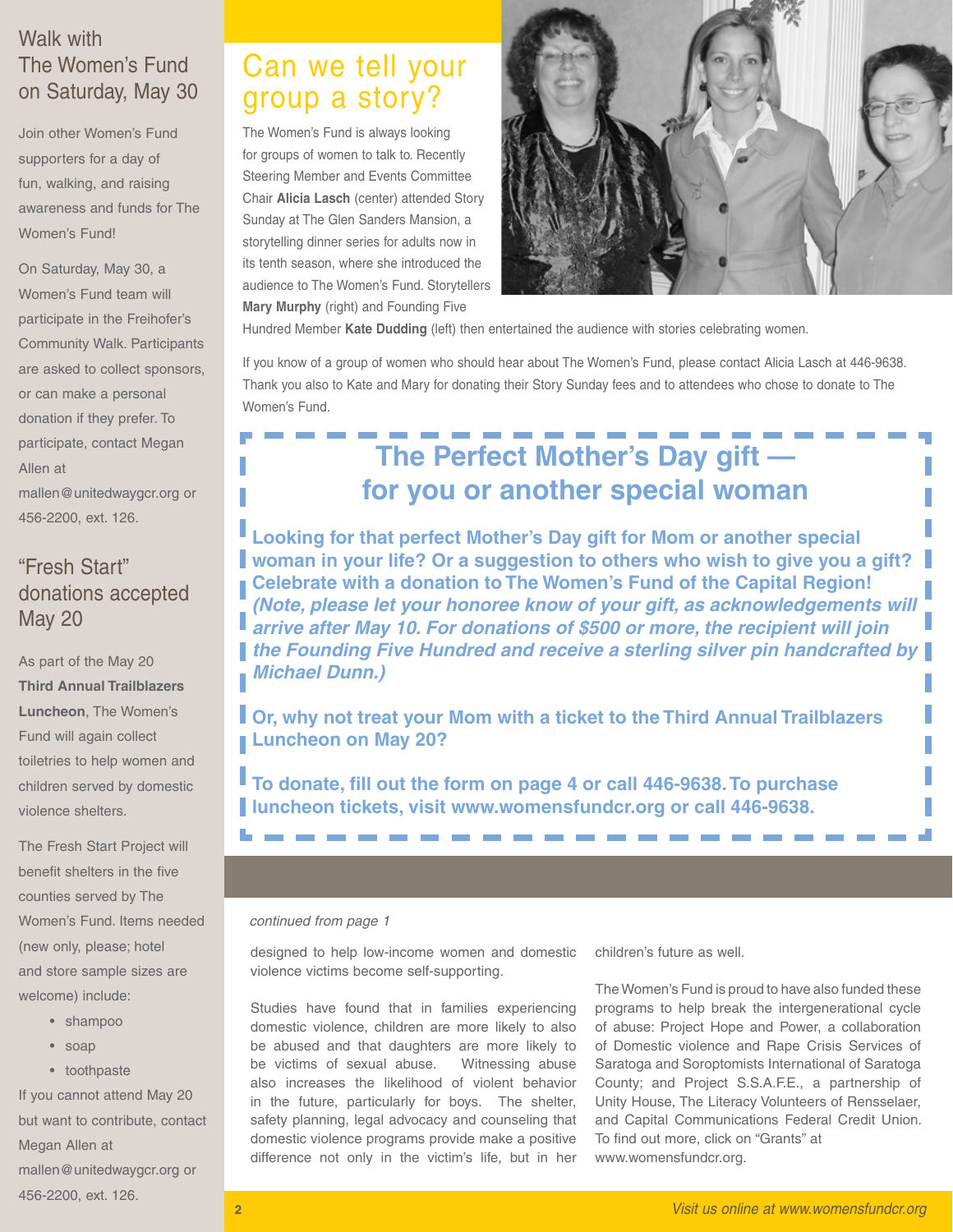

## **Increased donations to The Women's Fund**

Thank you Women's Fund supporters! Despite a down economy, The Women's Fund's 2008 winter mailing resulted in 20% more donations than a year ago. The number of Founding Five Hundred members has also grown, to 224 members.

"We are extremely grateful to everyone who continues to generously support The Women's Fund," said Women's Fund Chair **Susan Haigh Houpt**. "Such continued support will allow The Fund to help the women and girls who are hurting even more now."

### Founding Five Hundred

Thank you to the 224 donors listed below, who have given a Founder's gift (as of March 30).

Mary Druke Becker\* Phoebe Bender Marie C. Bettini Carole Biegen

#### **Leaders** \$10,000+

Deborah Ryan

### **Investors**

 $$1,000 - $4,999$ Anonymous (1) Evelyn M. Currie Joan Gould Susan Haigh Houpt Dr. Shirley Ann Jackson Kaleel Jamison Consulting Group Deborah Marion Katz Keeler Motor Car Company Deborah Y. Kopp Catherine Lewis Eileen R. Lindburg Jennifer L. MacPhee Ruth H. Mahoney Anne P. Phillips Professional Women's **Network** A.C. Riley Rumors Salon Amy Welsh Susan C. Zeltmann

### **Members**

\$500 A&E Consulting Ellin Alexander Megan Allen Jane Altes, Ph.D Shelia Ambrose Jennifer Amstutz Mary L. Anderson Alysa Ball Arnold Anonymous (5) Laurie Bacheldor Betty Lou Bailey\* Cindy Ball Deb Balliet Lauri Baram Maria Scott Barbieri Judith E. Barlow Betty C. Barlyn Judith A. Barnes Lynn Wright Barnes

Karen Bilowith Susan Birkhead Ann Bish Susan Blabey Sarah Boggess Eileen M. Borden, Ph.D. Emily Grace Borden Teri Bordenave Stephanie Bortis Katharine Briar-Lawson, Ph.D Dale Broman Charlotte S. Buchanan Sandra Buhrmaster Julie Burgess Melanie J. Calzone Diane Cameron Diane L. Campion Charles Carletta Claudia Carroll Nancy E. Carey Cassidy Kathryn Cassimeris Leslie A. Cheu Doris Chow Cristine Cioffi Elizabeth Coco Mary Ann Cooper Anne Reynolds Copps Lorraine D'Aleo Denise Desmond Gloria DeSole Diane Deveines, MD Mary Ann DiChristopher Mary Jane Dike Ann DiSarro Katharine Doran Kate Dudding Leslie Ellis Mary Anne Faro Lorraine Ferguson Martha H. Fleming Catherine Forth Ann Marie Franke E. Kristen Frederick Maggie Fronk Erica Ball Fuller

Janet E. Gargiulo GE2McS - The Sage Colleges Sue Gertz Maggie Gillis Lisa Giruzzi Jane N. Golub Mona J. Golub Addy Graham Jeannie Guity Sandra Gull Trudy E. Hall Denise L. Harlow Karen E. Harris Joan Heffler Nancy Hershey Analine S. Hicks Barbara Hoehn Catherine W. Hoffman\* Nancy E. Hoffman Elizabeth M. Hood Dr. Inge Jacobs Honorable Kathleen M. Jimino Karen B. Johnson Julie Michaels Keegan, Esq. Susanne C. Kimura Ellie Kittle-Ingalsbe Kathy Lanni Lucy Larner Alicia D. Lasch Diane LaVigna-Wixted Kane & Lekakis Kelly Lester Lynn Lisy-Macan Terri Little Kara Conway Love, Esq. Ann MacAffer Kay E. MacLaury Laura Mann Sharyn L. Marchione Suzanne Marshall Caroline Mason Micki Massry Mary E. "Helen" Mathews Donna McAndrews Isabelle McAndrews Louise McColgin Dianne Meckler Suzanne Meeker

Allison Minnick Meyers Christine Miles Stacey A. Millman Linda Moughemer Diane Muccigrosso Beth Muthersbaugh Jeanne H. Neff Allison Newman Donna Nowak-Hughes Nancy O'Keeffe Donna O'Leary Deborah Onslow Karen Opalka Mary Lou O'Toole Theresa Page Coleen Murtagh Paratore Carmel Patrick Lauren Payne Katherine D. Pelham Marilyn A. Pendergast Kim Perone Tara Peterson Cindy Phillippe Carol Possin, Ph.D Christine Heslin Powers Nancy Meyers Preston Vera Prosper, Ph.D Barbara J. Pryor Mel Quinlan Alissa M. Quinn Helen Rack and Ed Guetig Susan Radzyminski Linda D. Richardson Anne Robb Lisa A. Roberts Gloria H. Rodgers Kathleen Rooney Debra Rosecrans Raona Roy Sheilah R. Sable Judith R. Saidel, Ph.D Anne Saile Patricia Salkin Pamela Sawchuk-Brown Ellen Sax Margaret H. Schadler, Ph.D. Sarah J. Schermerhorn Mary Seeley Mary A. Shaheen Jean K. Sheviak

Sue Kidd Shipe, Ph.D. Gladys S. Siegel Sharon D. Siegel Connie Cahill Sise Patricia A. Skinner Deborah A. Slezak Suzann L. Smart Christine Standish Marcia M. Steiner Mary E. Stokes Barbara Lee Strangfeld Gail Sundling Esther Swanker The Rev. Sandra L. Tatem Leslie Thiele and Ken Larsen Trudi Thun Joanne Tobiessen Susan Anderson Touhey Diane S. True Lynette M. Tucker Kay and Bill Valentino Susan Van Raalte Amy Vegter Dora M. Vine Janet Diana Vine Candace King Weir Jaruloch Whitehead Margery Whiteman Michelle H. Wildgrube Barbara I. Wyman YWCA of Schenectady Jane S. Zacek Karen Zalewski-Wildzunas Kathy Schofield Zdeb

#### **Matching Gifts**

Bank of America GE Foundation Key Foundation

 *\*Deceased*

*See next page for additional 2008-2009 donations*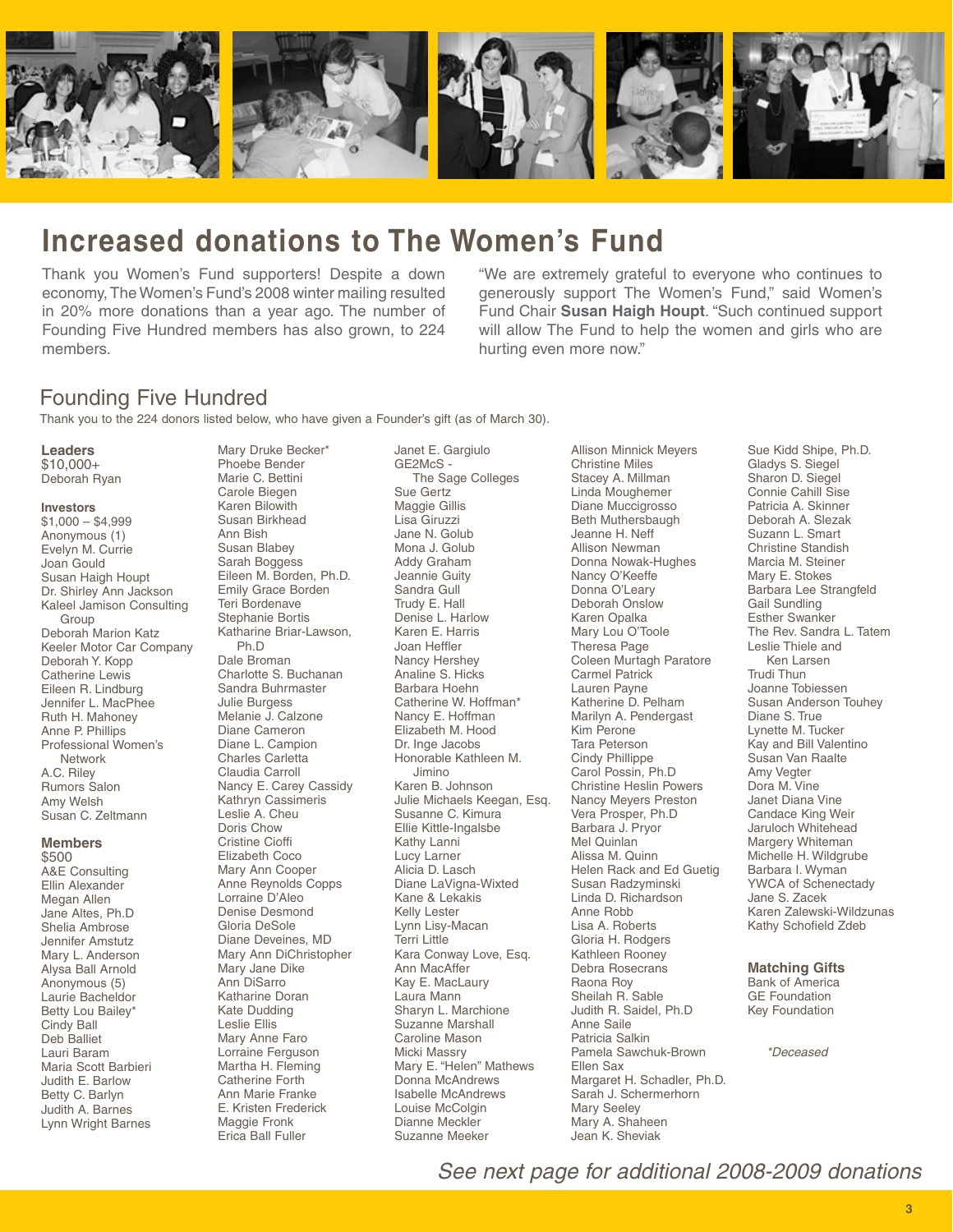### Thank You Donors

In addition to the Founding gifts recognized on page 3, thank you to the following donors for making a gift during the most recent Women's Fund fiscal year (March 1, 2008 through February 28, 2009).

Mary L. Anderson Anonymous (2) Carol Asiello Susan S. Backer Margaret E. Bean Charles A. Becker Jeffrey and Louise Bender Carole Biegen Susan Birkhead Ann Bish Diane T. Blake Lucy Breyer and Ben Kroup Katharine Briar-Lawson, Ph.D. Jill Broscious Charlotte S. Buchanan Angela Calabria Capital District Chapter of the International Association of Administrative Professionals Leslie A. Cheu Doris Chow Christine Connell Evelyn M. Currie Geneva M. DiFiore Patricia Davis Mary Dawson Ann DiSarro Kate Dudding Jeanne D. Dugan

Mary Anne Dunham Maud P. Easter Thomas P. Feist E. Kristen Frederick Janet E. Gargiulo Barbara S. Goldstein Joan Gould Marie J. Gorman Matt J. Grattan Lisa J. Grippo-Gardner Denise L. Harlow Karen B. Hausler Analine S. Hicks Nancy E. Hoffman Barbara Hogan Hali Holmes Marianne Hoosier Susan and Paul Houpt Carol A. Huber-Nerses Corey L. Jamison Mr. and Mrs. Timothy L. Johnson Janice Joyce Junior League of Albany Christopher Klapper Deborah Y. Kopp Abha Patel Lamb Nancy R. Lange Alicia D. Lasch Linda M. LeClair

Margaret Mackey Kay E. MacLaury Ruth H. Mahoney Patricia L. Marciano Sandra McGarraugh Beth Muthersbaugh Diane O'Connor-Easton Kimberleigh Elwell Phelan Cindy Phillippe Hong Piao Deborah Pittman Lauri Plattner Nancy Meyers Preston Kendra C. Pratt Professional Women's Network Amelia B. Quaremba Helen K. Rack Catherine Raycroft Mary Q. Reagan Jessica Reichard Linda D. Richardson Anne Robb Alice J. Rudnick Gretchen Savage Audrey Seidman Cynthia Shultz Gladys S. Siegel Sharon D. Siegel Lynn and Dan Slote

Dr. Constance H. Spohn Esther Swanker Christina Swanson Trudi Thun Joanne Tobiessen Patricia E. Trimarchi Jaruloch Whitehead Beth Van Bladel Amy Vegter Lois A. Vessels Gini Whetten Stephanie White Mary Murphy Wong Robin Wood John Wright Chunchun Xu Mabel Yung Jane S. Zacek Jessica Zdeb Kathleen R. Ziobrowski

**Matching Gifts**

Bank of America GE Foundation Key Foundation

### 2009-2010 Corporate Sponsors

Thank you to the following companies for choosing to support The Women's Fund with annual sponsorship.

Gold Sponsor Silver Sponsor



WHITEMAN **OSTERMAN** & HANNA LLP

Attorneys at Law www.woh.com

Bronze Sponsor

## *G* Rensselaer

#### Yes, I want to contribute to The Women's Fund  $\chi$

### **Become a Member of the Founding Five Hundred**

| Individual or Non-Profit Organizations                    |                  |                  | $\bigcirc$ \$500 |  |  |
|-----------------------------------------------------------|------------------|------------------|------------------|--|--|
| <b>Associations or Businesses</b>                         |                  |                  | $O$ \$1,000      |  |  |
| Other amount                                              | $\bigcirc$ \$250 | $\bigcirc$ \$100 |                  |  |  |
| My donation is eligible for gift matching by my employer: |                  |                  |                  |  |  |

#### Please list name as desired on Founders roster:

| Founding 500 members receive a sterling silver pin by jewelry designer Michael Dunn |  |  |  |  |
|-------------------------------------------------------------------------------------|--|--|--|--|
| <b>Name</b>                                                                         |  |  |  |  |
| <b>Address</b>                                                                      |  |  |  |  |
| Telephone/E-mail                                                                    |  |  |  |  |

 $\_$  , and the set of the set of the set of the set of the set of the set of the set of the set of the set of the set of the set of the set of the set of the set of the set of the set of the set of the set of the set of th

 $\bigcirc$  I prefer to stay anonymous.

*If this box is not checked, donors names will be published in all Women's Fund materials.*

O I would like information about volunteering.

|                          |                                                                                                                 | O This donation is a Mother's Day gift. Please send a letter acknowledging this gift to             |
|--------------------------|-----------------------------------------------------------------------------------------------------------------|-----------------------------------------------------------------------------------------------------|
| recipient:*              |                                                                                                                 |                                                                                                     |
|                          |                                                                                                                 |                                                                                                     |
|                          |                                                                                                                 |                                                                                                     |
|                          |                                                                                                                 | *Please let your recipient know you have chosen to honor them, as official                          |
|                          | acknowledgements will arrive after May 10.                                                                      |                                                                                                     |
| <b>Method of Payment</b> |                                                                                                                 |                                                                                                     |
|                          |                                                                                                                 | O My check is enclosed. (Make payment to The Women's Fund of the Capital Region)                    |
| O Please bill me.        |                                                                                                                 |                                                                                                     |
|                          | Credit Card: Credit Card Credit Card Credit Card Credit Card Credit Credit Credit Credit Credit Credit Credit C | O MasterCard                                                                                        |
| Region"                  |                                                                                                                 | Note: The charge will appear on your statement as "The Community Foundation for the Greater Capital |
|                          |                                                                                                                 |                                                                                                     |
|                          |                                                                                                                 |                                                                                                     |
|                          |                                                                                                                 |                                                                                                     |

*Mail this form to:*

Expiration Date

The Women's Fund of the Capital Region, Six Tower Place, Albany, NY 12203 OR, donate online at www.womensfundcr.org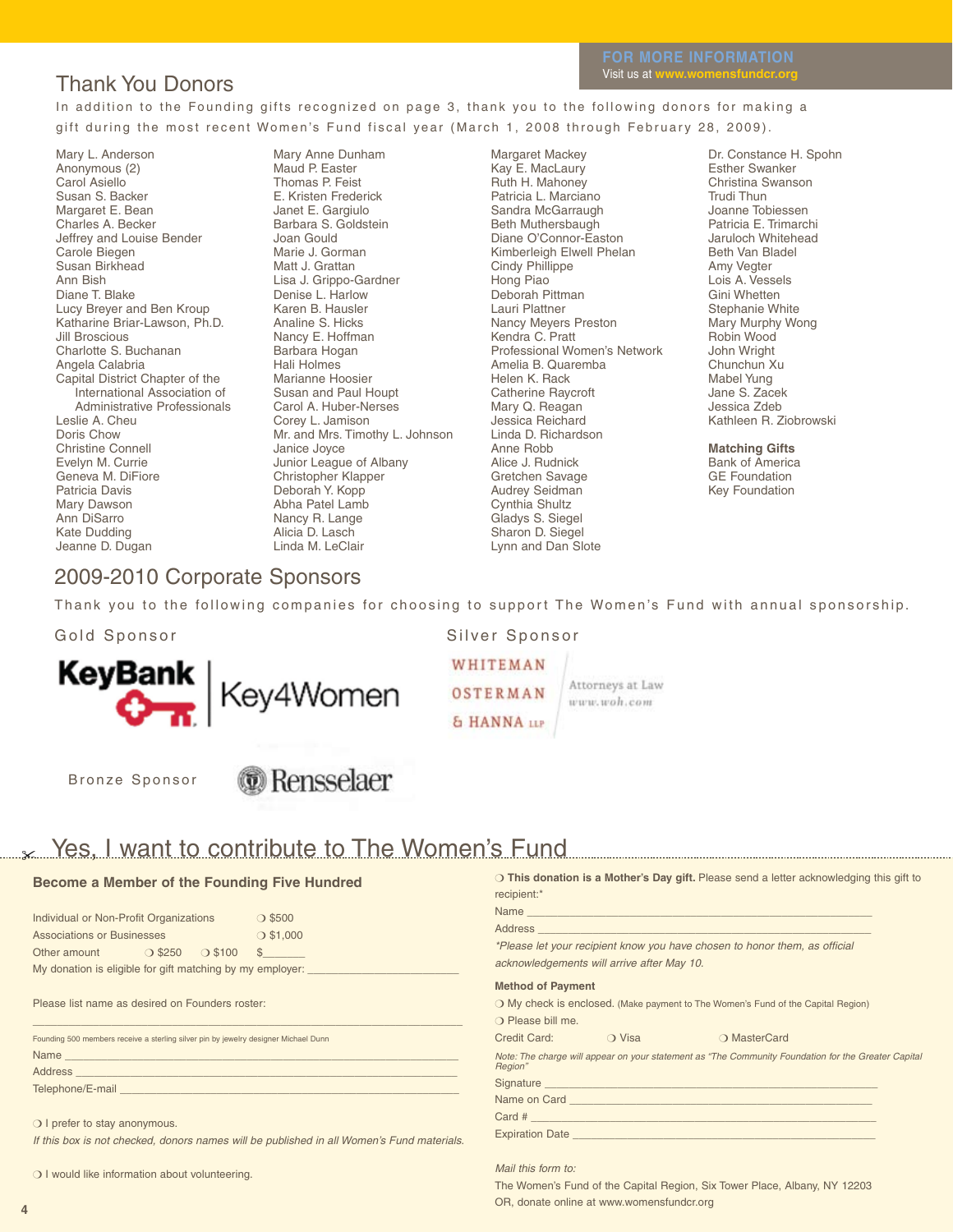# Moms and daughters learn and grow together

Women's Fund grant funds mini-series of workshops

What do rock climbing and making peanut butter and jelly sandwiches have in common?

Those are just two of the activities girls and their mothers or guardians completed as part of a multi-workshop project funded by The Women's Fund of the Capital Region.

The workshops, titled "Bond Strengthening Between Girls and Their Mothers," is a collaborative project of Girls Incorporated of the Greater Capital Region, Bank of America, and the Sage Colleges.

The collaborating partners believe the mother (guardian)/ daughter relationship is important for girls' healthy development because these adults are influential role models for their daughters. Girls learning together with their mother or guardian increases the impact of learning, reinforces the skills and knowledge gained, and strengthens their relationships.

Participants said they enjoyed the workshops. One busy mother of three said she doesn't get much one-on-one time with her daughter during "daily living," and truly appreciated the bonding time the workshops afforded them.

The project included three workshops: "Money Talks," "Reaching Together" and "Adventure." Each free workshop, which lasted about five hours, was open to adult/



*Above, a mother/daughter team practice communication skills at one of the workshops by verbally telling the other how to make a peanut butter and jelly sandwich... and have some fun in the process.*

daughter teams from Albany, Rensselaer, Schenectady, and Saratoga counties.

**Money Talks!** is a financial literacy workshop, designed to enhance communication and listening skills between girls and their mothers/guardians. Topics included saving, investing, and goal setting.

**Reaching Together** focused on the challenges and opportunities for girls growing into young womanhood. The workshop emphasized the skills needed to make good decisions about their lives and the external resources available to them. The workshop also helped girls dismantle negative thinking patterns about themselves and their futures.

**Adventure** sought to assist girls and their mothers/guardians to strengthen their leadership skills, build confidence, improve their goal setting and problem solving capabilities, and enhance their creativity and teamwork skills. The workshop included group activities — including rock climbing — designed to build mutual trust and strengthen the bond between each member of the two-member teams.

On May 20, The Women's Fund will honor the 2009 Trailblazers as part of the **Third Annual Trailblazers Luncheon** at the Wolferts Roost Country Club. More details will be shared about this year's honorees in the fall newsletter, but here is brief information about our three honorees, honored for their leadership in philanthropy, contributions to issues affecting women and girls, longstanding commitment and involvement in the community, and for being role models for women and girls:

### **Shirley Ann Jackson, Ph.D.**

### *President, Rensselaer Polytechnic Institute*

Dr. Shirley Ann Jackson has led an exemplary career, holding leadership positions in government, industry, research, and academe, with a research and policy focus that includes energy security and the national capacity for innovation. An active member of many boards and recipient of the prestigious National Science Board's Vannevar Bush Award, she has cleared the way not only for women of color, but for all women who aspire to great achievement.

### **Jan Smith**

### *Manager of Public Affairs, GE Energy*

Jan Smith joined General Electric in 1985 and has advanced with an outstanding career in human resources, communications, and public affairs. An active volunteer and community leader, she has played an important role in many Capital Region organizations and received many awards for her accomplishments and contributions to the private and nonprofit sectors. Jan serves as an example to women and girls in our community and beyond.

### **Lorraine Power Tharp, Esq.** *Posthumous Award*

Community leader and attorney Lorraine Power Tharp was well known for her volunteer leadership of many arts, health, and equine-related organizations, as well as her years of service to the New York State Bar Association, including serving as president. She was a partner in the McNamee Lochner Titus and Williams law firm, where she was the first female associate. At the time of her death, she was a partner in the firm of Whiteman Osterman & Hanna LLP, in Albany and was the Chair of the firm's real estate practice group. Lorraine passed away at the age of 60 and is greatly missed by family, friends, colleagues and community members.

*Read more about these impressive women and order your tickets at www.womensfundcr.org. Or call 446-9638 to reserve your spot by May 13.*